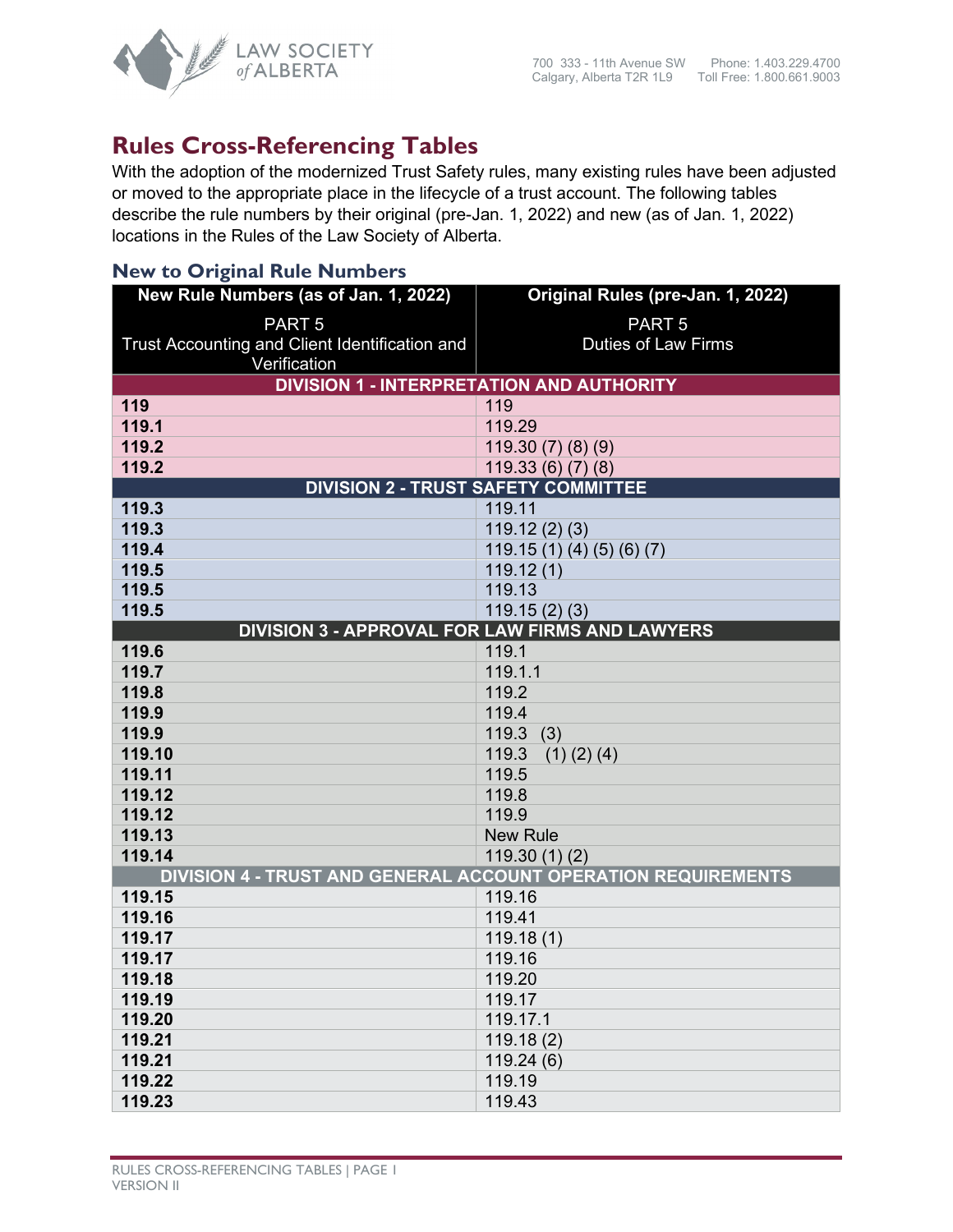

| 119.24                                                                   | 119.45                                                              |
|--------------------------------------------------------------------------|---------------------------------------------------------------------|
| 119.25                                                                   | 119.44 $(1)(a)(b)(c)(d)(e)$                                         |
| 119.26                                                                   | 119.28                                                              |
| 119.27                                                                   | 119.21(1)(2)                                                        |
| 119.28                                                                   | 119.21(3)(4)(5)                                                     |
| 119.29                                                                   | 119.44 $(1)(f)$                                                     |
| 119.30                                                                   | 119.22                                                              |
| 119.31                                                                   | 119.42                                                              |
| 119.32                                                                   | 119.46                                                              |
| 119.33                                                                   | 119.25                                                              |
| 119.34                                                                   | 119.36(1)(2)(3)                                                     |
| 119.34                                                                   | 119.35                                                              |
|                                                                          |                                                                     |
| 119.34                                                                   | 119.37                                                              |
| 119.35                                                                   | 119.36 $(4)(f)(g)(h)(i)$ (5)                                        |
| 119.36                                                                   | 119.40                                                              |
| 119.36                                                                   | 119.36(4)(a)                                                        |
| 119.37                                                                   | 119.36 $(4)(b)(c)(d)(e)(f)(g)$                                      |
|                                                                          | DIVISION 5 - ANNUAL REPORTING REQUIREMENTS                          |
| 119.38                                                                   | 119.30 (3) (4) (5) (6) (14) (15) (16)                               |
|                                                                          | <b>DIVISION 6 - ADDITIONAL REPORTING OBLIGATIONS</b>                |
| 119.39                                                                   | 119.24(1)(2)(3)                                                     |
| 119.40                                                                   | 119.24(7)                                                           |
| 119.41                                                                   | 119.32                                                              |
| 119.42                                                                   | 119.34                                                              |
| 119.43                                                                   | 119.27                                                              |
| 119.44                                                                   | 119.26                                                              |
|                                                                          | <b>DIVISION 7 - ANTI-MONEY LAUNDERING CLIENT IDENTIFICATION AND</b> |
|                                                                          | <b>VERIFICATION REQUIREMENTS</b>                                    |
| 119.45                                                                   | 118.1                                                               |
| 119.46                                                                   | 118.2                                                               |
| 119.47                                                                   | 118.3                                                               |
| 119.48                                                                   | 118.4                                                               |
| 119.49                                                                   | 118.5                                                               |
|                                                                          |                                                                     |
| 119.50                                                                   | 118.6                                                               |
| 119.51                                                                   | 118.7                                                               |
| 119.52                                                                   | 118.8                                                               |
| 119.53                                                                   | 118.9                                                               |
| 119.54                                                                   | 118.10                                                              |
| 119.55                                                                   | 118.11                                                              |
| 119.56                                                                   | 119.38(1)                                                           |
| 119.57                                                                   | 119.38(2)(3)(4)(5)                                                  |
| 119.58                                                                   | 119.39                                                              |
| <b>DIVISION 8 - COMPLIANCE AUDITS</b>                                    |                                                                     |
| 119.59                                                                   | 119.33(1)(2)(3)(4)(5)                                               |
| 119.60                                                                   | <b>New Rule</b>                                                     |
| <b>DIVISION 9 - TRUST ACCOUNT CLOSURE / RESIGNATION AS A RESPONSIBLE</b> |                                                                     |
| <b>LAWYER</b>                                                            |                                                                     |
| 119.61                                                                   | 119.10                                                              |
| 119.61                                                                   | $119.7$ (5)                                                         |
|                                                                          |                                                                     |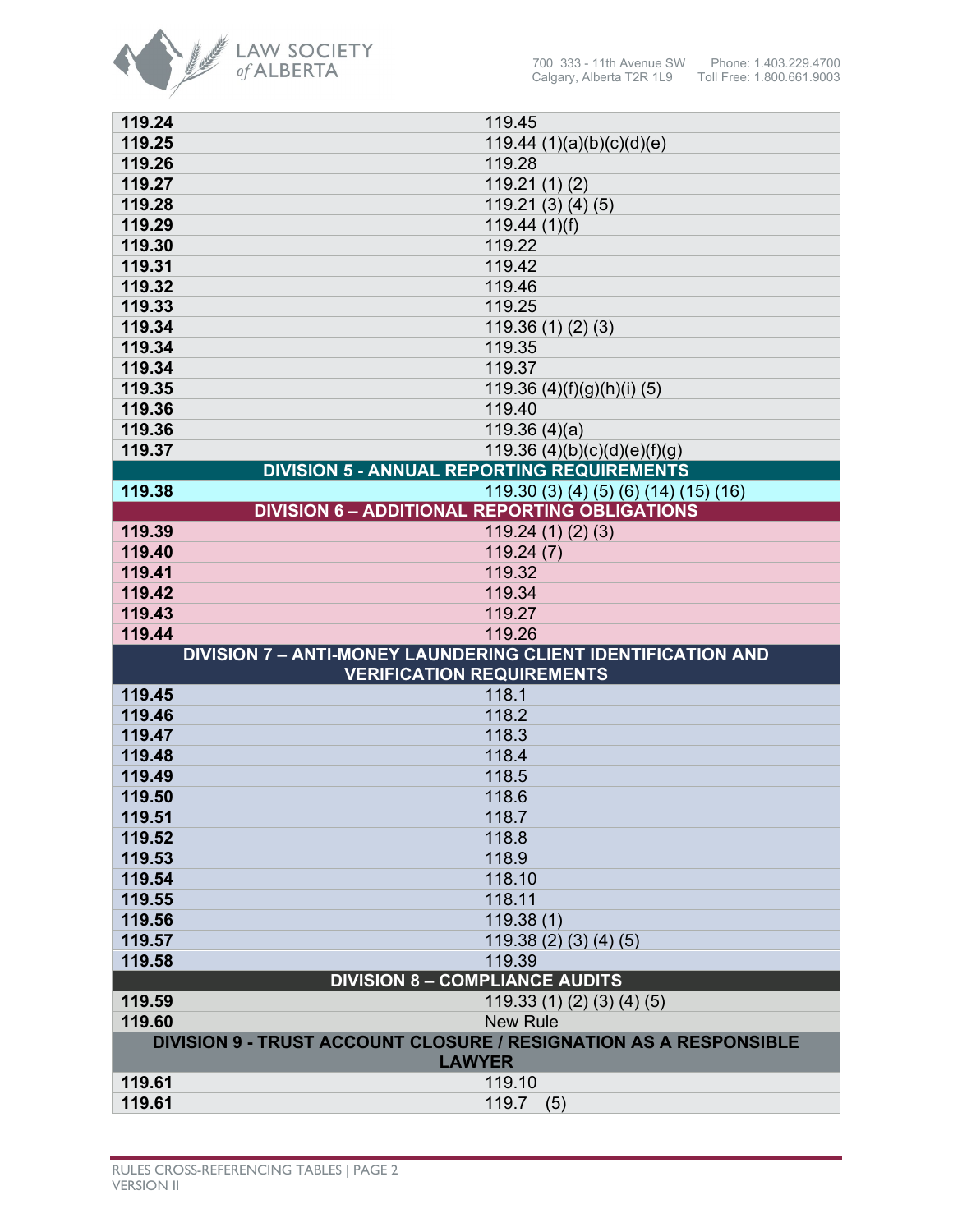

| 119.62                         | $119.7$ $(1)(2)(3)(4)$     |  |
|--------------------------------|----------------------------|--|
| 119.63                         | 119.30 (10) (11) (12) (13) |  |
| 119.63                         | 119.24(4)(5)               |  |
| <b>REPEALED OR MOVED RULES</b> |                            |  |
| Repealed January 2022          | 119.23                     |  |
| Repealed June 2016             | 119.14                     |  |
| Repealed June 2016             | 119.6                      |  |
| Moved to Part 1 of the Rules   | 119.31                     |  |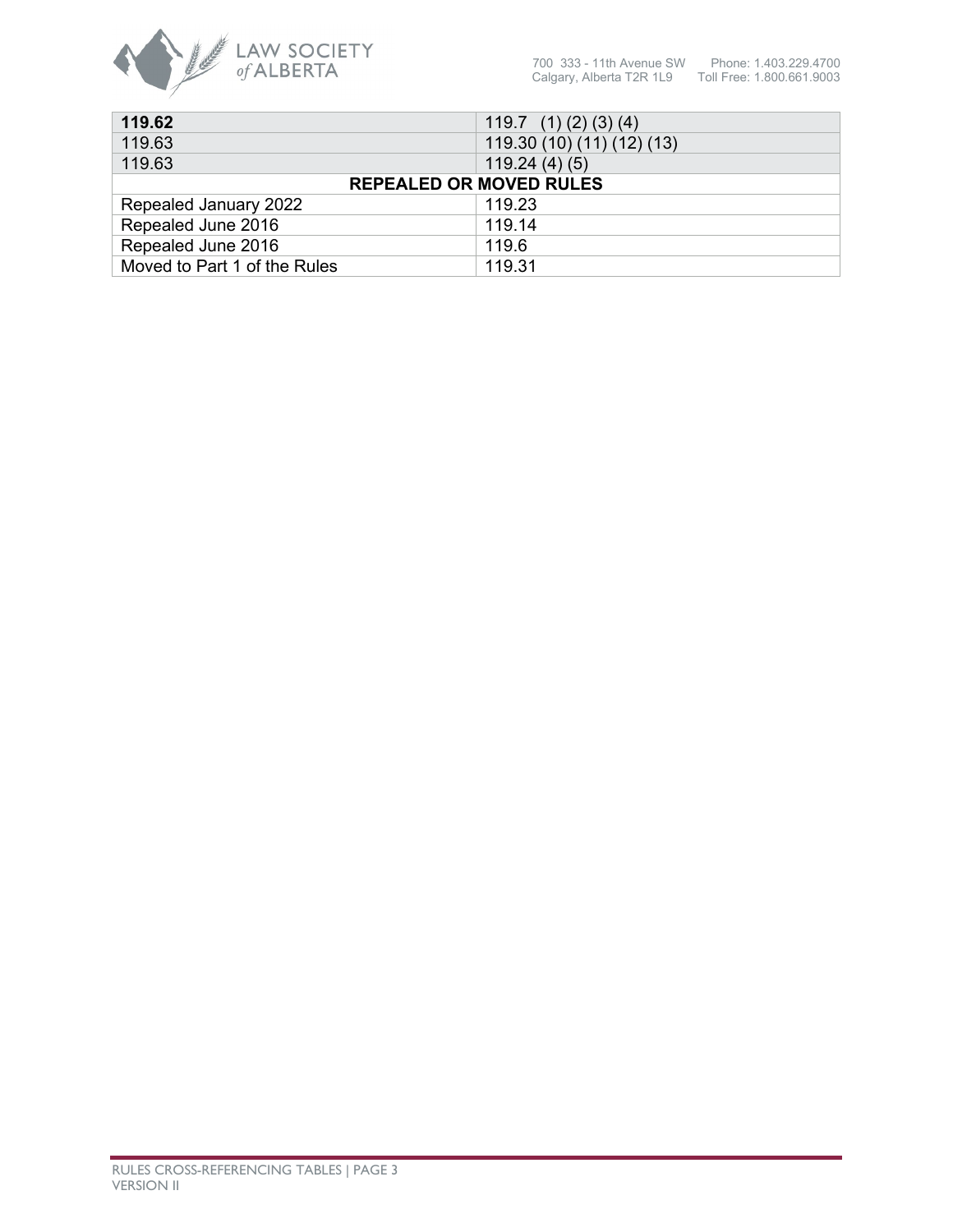

## **Original to New Rule Numbers**

| Original Rules (pre-Jan. 1, 2022) | New Rule Numbers (as of Jan. 1, 2022)      |
|-----------------------------------|--------------------------------------------|
| PART <sub>5</sub>                 | PART <sub>5</sub>                          |
| <b>Duties of Law Firms</b>        | Trust Accounting and Client Identification |
|                                   | and Verification                           |
| 118.1                             | 119.45                                     |
| 118.2                             | 119.46                                     |
| 118.3                             | 119.47                                     |
| 118.4                             | 119.48                                     |
| 118.5                             | 119.49                                     |
| 118.6                             | 119.50                                     |
| 118.7                             | 119.51                                     |
| 118.8                             | 119.52                                     |
| 118.9                             | 119.53                                     |
| 118.10                            | 119.54                                     |
| 118.11                            | 119.55                                     |
| 119                               | 119                                        |
| 119.1                             | 119.6                                      |
| 119.1.1                           | 119.7                                      |
| 119.2                             | 119.8                                      |
| 119.3(1)(2)(4)                    | 119.10                                     |
| 119.3(3)                          | 119.9                                      |
| 119.4                             | 119.9                                      |
| 119.5                             | 119.11                                     |
| 119.6                             | Repealed June 2016                         |
| 119.7(5)                          | 119.61                                     |
| 119.7 (1) (2) (3) (4)             | 119.62                                     |
| 119.8                             | 119.12                                     |
| 119.9                             | 119.12                                     |
| 119.10                            | 119.61                                     |
| 119.11                            | 119.3                                      |
| 119.12(1)                         | 119.5                                      |
| 119.12(2)(3)                      | 119.3                                      |
| 119.13                            | 119.5                                      |
| 119.14                            | Repealed June 2016                         |
| 119.15(1)(4)(5)(6)(7)             | 119.4                                      |
| 119.15(2)(3)                      | 119.5                                      |
| 119.16                            | 119.15                                     |
| 119.16                            | 119.17                                     |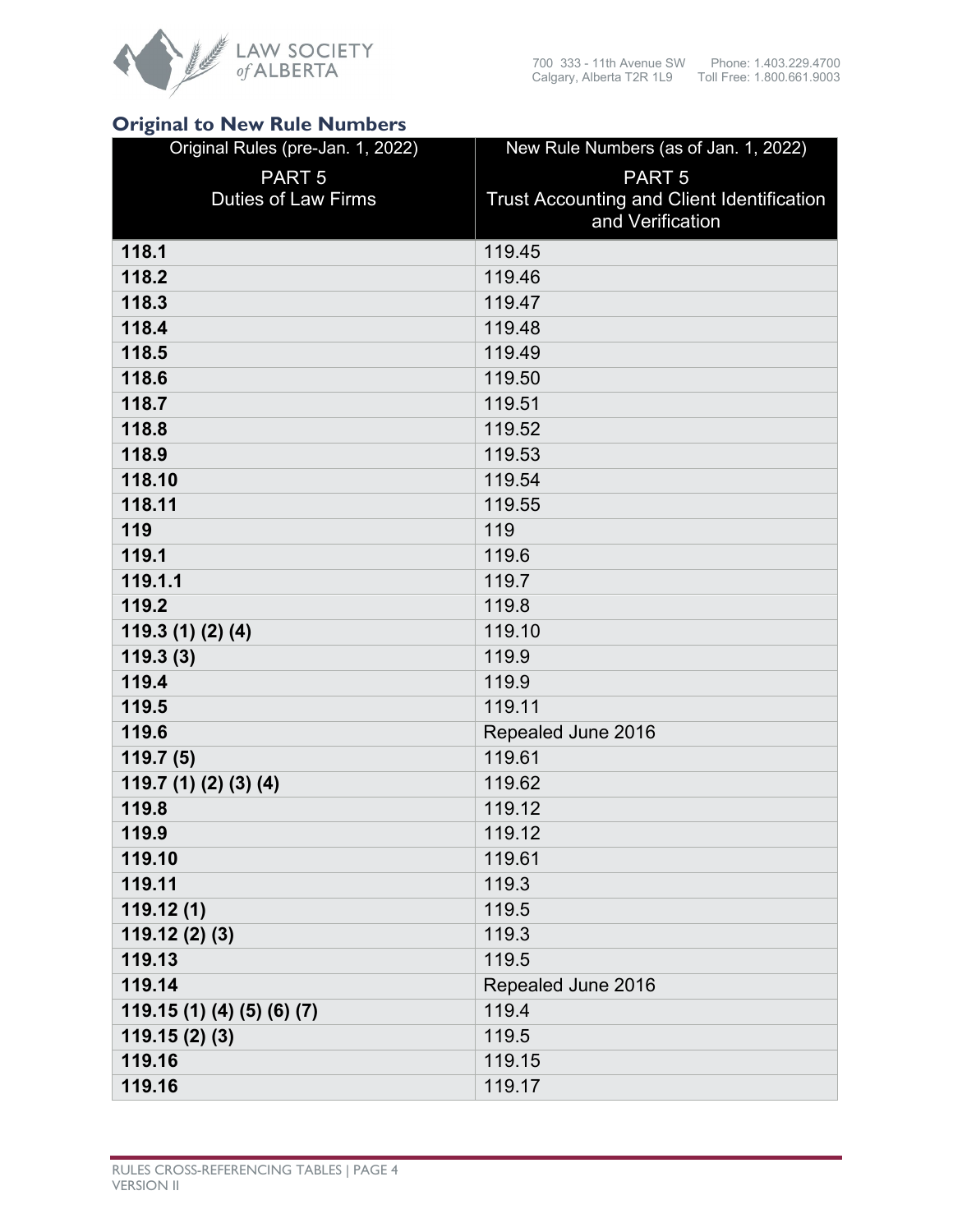

| 119.17                                | 119.19                       |
|---------------------------------------|------------------------------|
| 119.17.1                              | 119.20                       |
| 119.18(1)                             | 119.17                       |
| 119.18(2)                             | 119.21                       |
| 119.19                                | 119.22                       |
| 119.20                                | 119.18                       |
| 119.21(1)(2)                          | 119.27                       |
| 119.21(3)(4)(5)                       | 119.28                       |
| 119.22                                | 119.30                       |
| 119.23                                | Repealed January 2022        |
| 119.24(1)(2)(3)                       | 119.39                       |
| 119.24(4)(5)                          | 119.63                       |
| 119.24(6)                             | 119.21                       |
| 119.24(7)                             | 119.40                       |
| 119.25                                | 119.33                       |
| 119.26                                | 119.44                       |
| 119.27                                | 119.43                       |
| 119.28                                | 119.26                       |
| 119.29                                | 119.1                        |
| 119.30(1)(2)                          | 119.14                       |
| 119.30 (10) (11) (12) (13)            | 119.63                       |
| 119.30 (3) (4) (5) (6) (14) (15) (16) | 119.38                       |
| 119.30(7)(8)(9)                       | 119.2                        |
| 119.31                                | Moved to Part 1 of the Rules |
| 119.32                                | 119.41                       |
| 119.33(1)(2)(3)(4)(5)                 | 119.59                       |
| 119.33(6)(7)(8)                       | 119.2                        |
| 119.34                                | 119.42                       |
| 119.35                                | 119.34                       |
| 119.36(1)(2)(3)                       | 119.34                       |
| 119.36(4)(a)                          | 119.36                       |
| 119.36 (4)(b)(c)(d)(e)(f)(g)          | 119.37                       |
| 119.36 $(4)(f)(g)(h)(i)$ (5)          | 119.35                       |
| 119.37                                | 119.34                       |
| 119.38(1)                             | 119.56                       |
| 119.38 (2) (3) (4) (5)                | 119.57                       |
| 119.39                                | 119.58                       |
| 119.40                                | 119.36                       |
| 119.41                                | 119.16                       |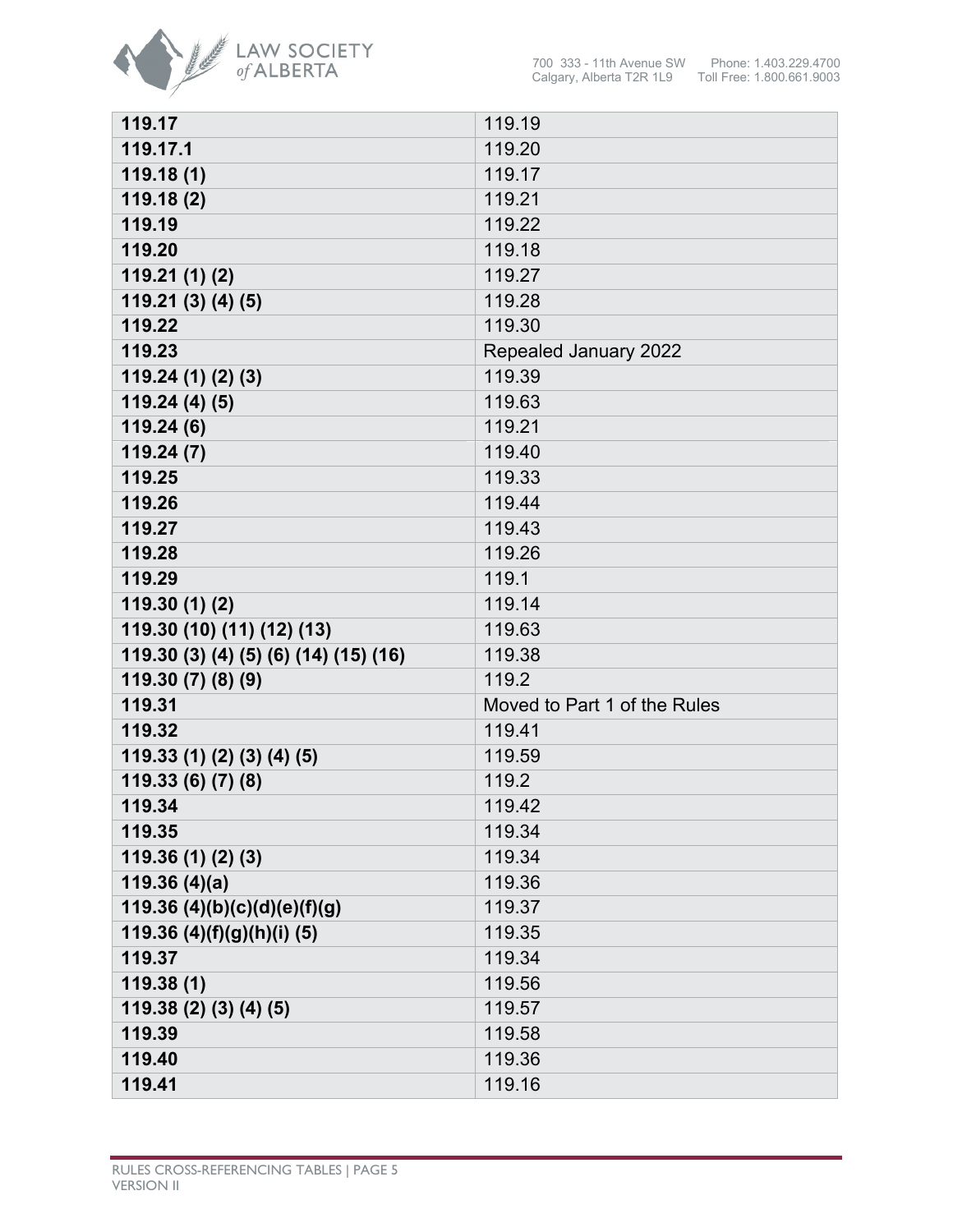

 700 333 - 11th Avenue SW Phone: 1.403.229.4700 Calgary, Alberta T2R 1L9 Toll Free: 1.800.661.9003

| 119.42                      | 119.31 |
|-----------------------------|--------|
| 119.43                      | 119.23 |
| 119.44 $(1)(a)(b)(c)(d)(e)$ | 119.25 |
| 119.44(1)(f)                | 119.29 |
| 119.45                      | 119.24 |
| 119.46                      | 119.32 |
| <b>New Rule</b>             | 119.13 |
| <b>New Rule</b>             | 119.60 |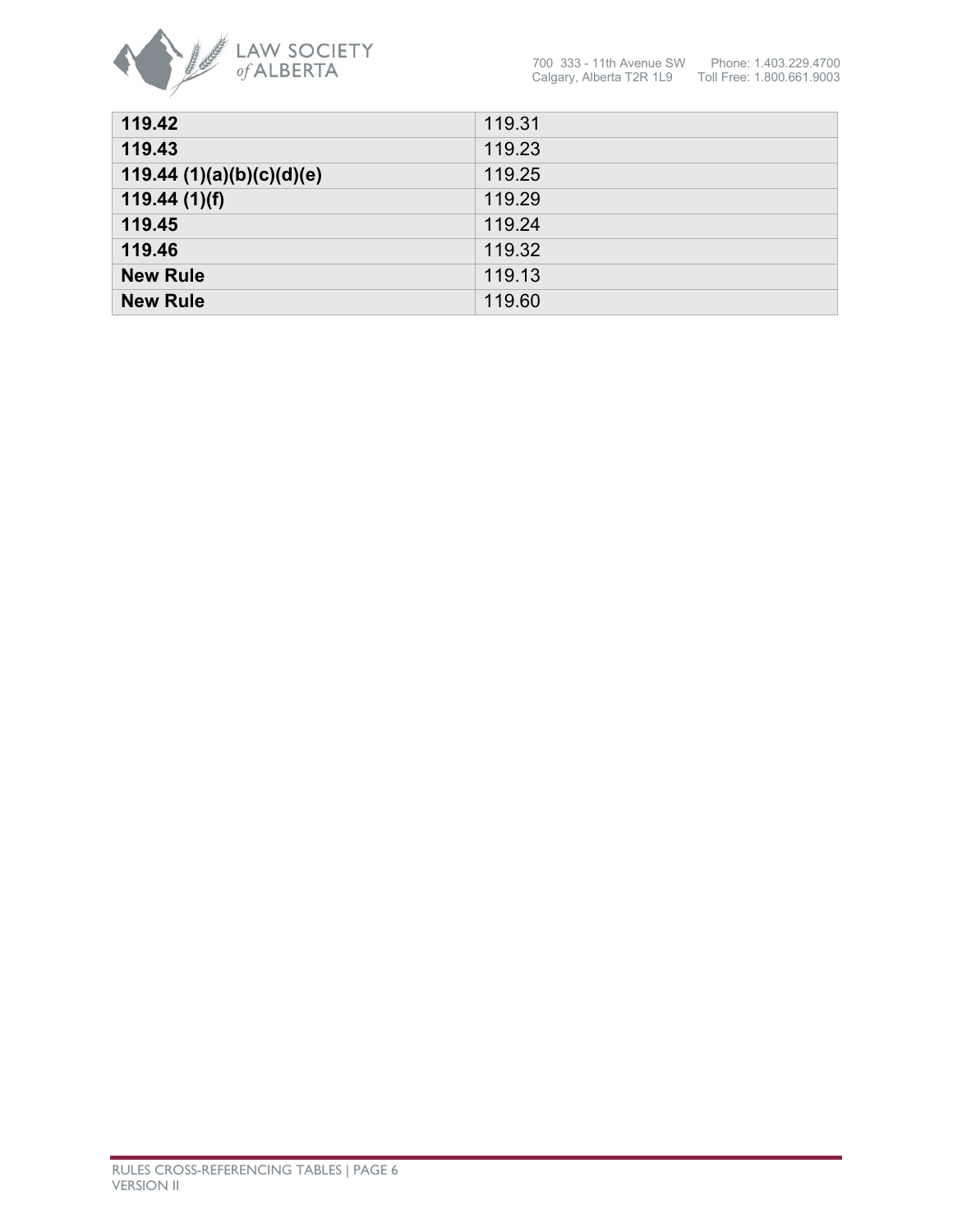

 700 333 - 11th Avenue SW Phone: 1.403.229.4700 Calgary, Alberta T2R 1L9 Toll Free: 1.800.661.9003